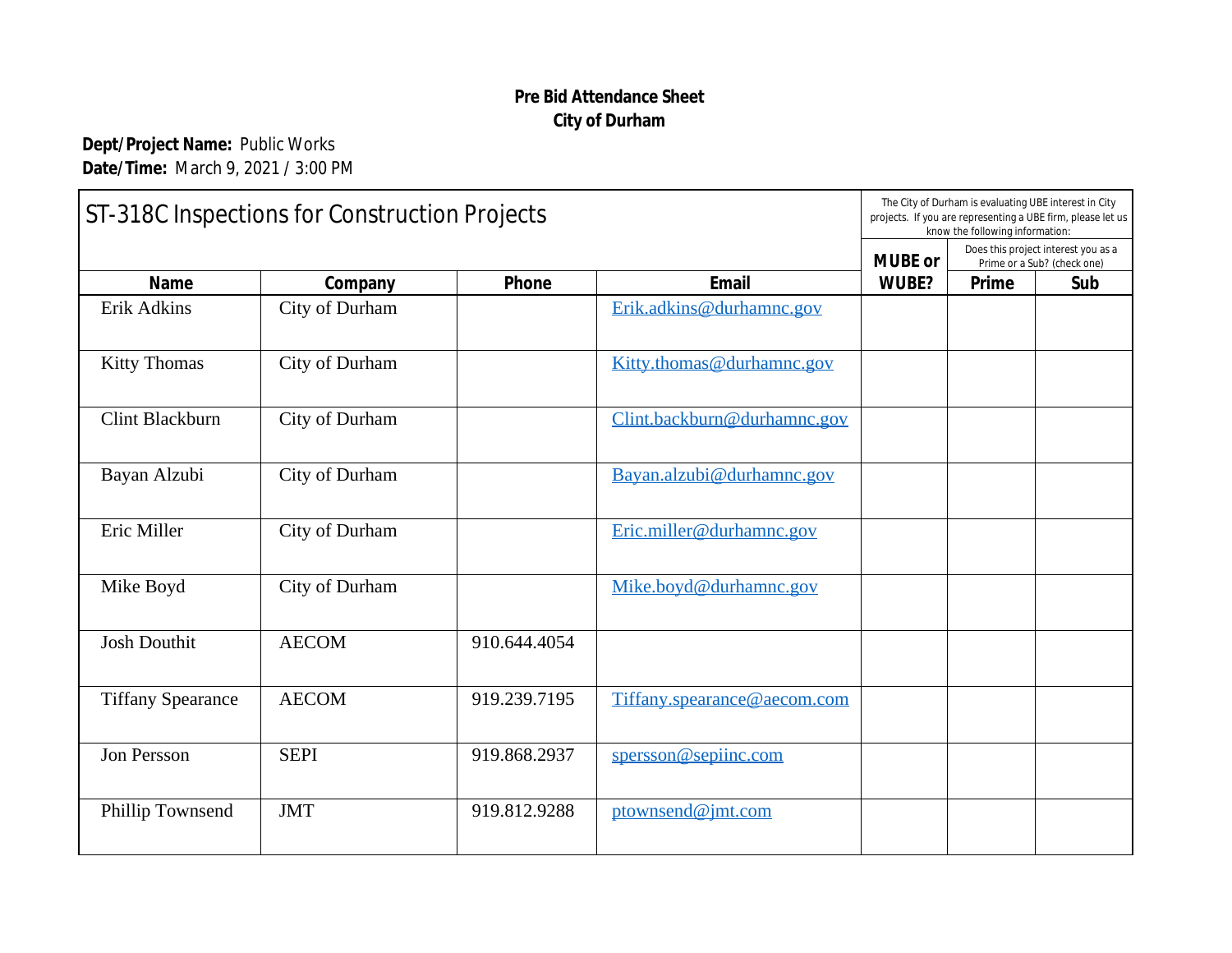| ST-318C Inspections for Construction Projects |                                  |              |                                      |              |  |  |
|-----------------------------------------------|----------------------------------|--------------|--------------------------------------|--------------|--|--|
| Email<br><b>Name</b><br>Phone                 |                                  |              |                                      |              |  |  |
|                                               | Company                          |              |                                      | <b>WUBE?</b> |  |  |
| Ryan Franklin                                 | <b>Trimat Testing</b>            | 630.484.3067 | rfranklin@trimattesting.com          |              |  |  |
| Robin Buchanan                                | <b>DAVENPORT</b>                 | 336.793.0079 | rbuchanan@davenport<br>world.com     | <b>MBE</b>   |  |  |
| <b>Josh Summey</b>                            | <b>AECOM</b>                     |              | Josh.summey@aecom.com                |              |  |  |
| Kevin O'Dell                                  | Summit Design and<br>Engineering | 919.795.1305 | Kevin.odell@summitde.net             |              |  |  |
| <b>Frank Gioscio</b>                          | <b>BREE &amp; Associates</b>     |              | Frank.gioscio@bree<br>associates.com |              |  |  |
| <b>Rob Lancaster</b>                          | <b>BREE &amp; Associates</b>     |              | robl@breeassociates.com              |              |  |  |
| Keith Knuppel                                 | <b>Anser Advisory</b>            | 614.270.2666 | Keith.knuppel@anser<br>advisory.com  |              |  |  |
| Jerry Bradley                                 | Wetherill Engineering            |              | Jbradley@wetherilleng.com            |              |  |  |
| Ken Murphy                                    | Wetherill Engineering            |              | Kmurphy@wetherilleng.com             |              |  |  |
| <b>Ed Venable</b>                             | <b>Horvath Associates</b>        | 919.490.4990 | Ed.venable@horvath<br>associates.com |              |  |  |
|                                               |                                  |              |                                      |              |  |  |